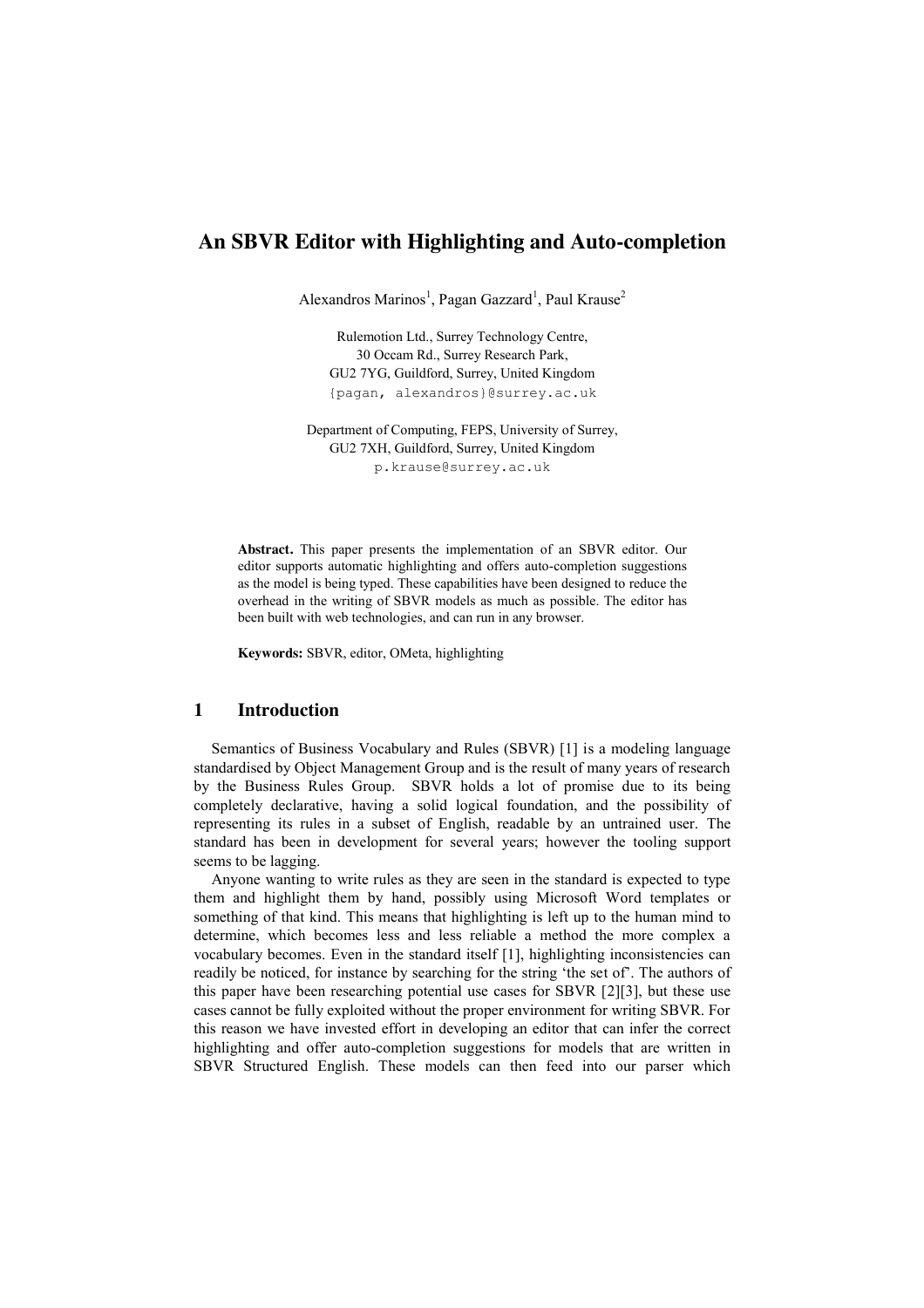generates SBVR Logical Formulation. The result is SBVR in its native representation and a whole range of possible use cases opens up, unhindered by the difficulties of attaining properly formatted SBVR-LF.

### **1.1 Related Work**

Saying that tooling is lagging is not intended to mean that there are no tools whatsoever. But the range and capabilities they offer are limited. The earliest project that appeared in this space was an Eclipse IDE add-on called SBeaVeR [4]. Unfortunately SBeaVeR has not been updated since 2006 and the only release was marked as an alpha prototype. SBeaVeR did do some highlighting, but that was predicated upon adding an inelegant requirement for those writing SBVR models. Any term or verb that consisted of multiple nouns had to be joined by a dash. So a fact type that pertained to a student's registration for a study programme would have to be written as follows:

#### **student** *is-registered-for* **study-programme**

This adds unnecessary cognitive overhead for the modeler and the reader of the model, for the benefit of making the parsing significantly easier. We found it preferable to invest additional time in the one-off task of writing a parser rather than roll-over the difficulty to the modeler, which the tool was supposed to help. Additionally SBeaVeR did not offer a path to extract SBVR Logical Formulation from the rules. One can imagine that this was on the developers' roadmap, but the project has never been continued.

Another tool for writing SBVR models is RuleXpress by RuleArts [5]. RuleXpress offers impressive options in terms of vocabulary management, but only highlights terms, not verbs or keywords. Besides the reduced functionality, this simple stringmatching approach may lead to errors if a word that can be used both as a verb and a noun is declared as a term (e.g. conduct, digest, escort, insult, produce, record, set).

## **2 Features**

#### **2.1 SBVR coverage**

Our parser does not implement the full breadth of the SBVR specification yet, but rather a large and usable subset with a focus on expressing complex rules. The parser can be extended to include less common features of SBVR and indeed this is part of the future work planned. The features currently implemented are: declaration of terms and fact types, all modalities for rules, all quantifiers, and the keyword 'that' as a means of introducing atomic formulations that constrain variables.

With this subset of SBVR, even complex rules such as the following can be highlighted appropriately and parsed into their logical formulation: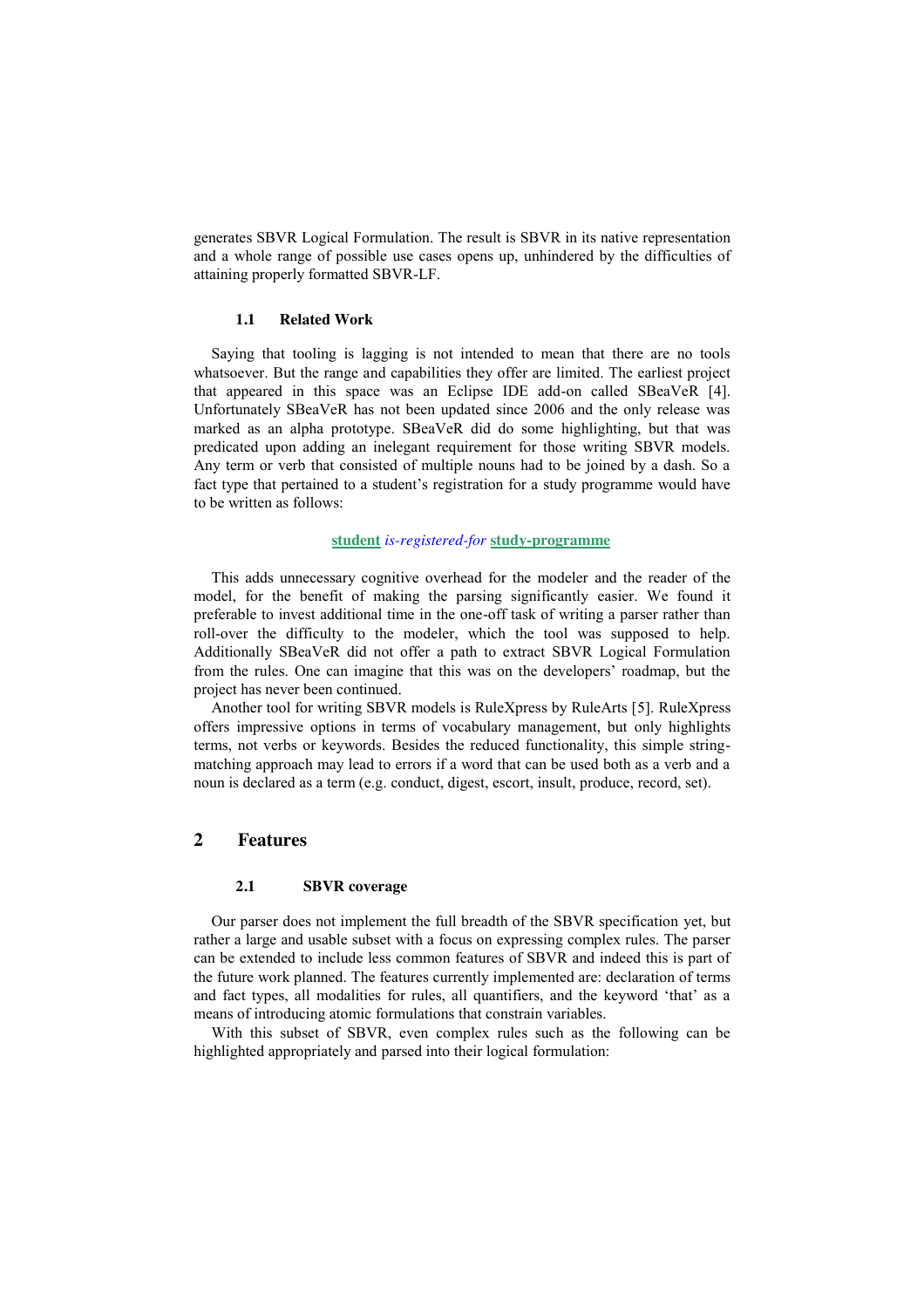### It is necessary that each **student** that *is registered for* a **module** *is enrolled in* a **study programme** that the **module** *is available for*

We also support attributes for terms and fact types, although only definitions are highlighted at the moment. Finally, the editor can recognise fact types of any arity.

There exist in the literature mentions of ambiguities in SBVR-SE[10], but the paper mentions that using a lexicon should solve the problem for the example given. Our parser uses the vocabulary to inform the parsing of rules and therefore is not vulnerable to that kind of ambiguity presented. Using this setup, we have not come across any other ambiguous formulations, although we are open to the fact that they may appear. We take an engineering approach instead of a formal approach to this problem and have not attempted to prove that SBVR-SE as we parse it is completely impervious to contradictions.

#### **2.2 Pluralisation**

One of the more interesting aspects of our system is the automatic recognition of plurals. With a term such as **student** declared, any rule that uses the plural form **students** will be highlighted correctly. This also follows in the auto-complete suggestions. This recognition is accomplished with the help of an inflection component from the library Active Support for JavaScript [6]. This tool uses a number of well-known patterns of English for determining the plural of a given singular noun, and also includes a list of exceptions.

This of course does not mean all possible exceptions can be included. Even if it included every single irregular pluralisation in the largest available corpus of English nouns, new terms are coined continuously, and in the case of businesses, product names are often terms borrowed from other languages or coined de novo, which may have plurals that don't conform to obvious patterns. In these cases it would be useful for the modeler to have a way of declaring the plural of the relevant term, with this declaration overriding the judgment of the inflector.

The SBVR specification is the most authoritative document on SBVR Structured English, even though it does not claim to be a normative specification for it. While we have not reached a point where the guidance of the standard does not suffice for implementation, if we were to try plural parsing an exception as mentioned above, the best way would be to have available a 'Plural' attribute that can be defined for any term. This may not make sense for the original conception of SBVR which didn't necessarily anticipate support for tooling, however the ease of use that such tools offer may be worth accommodating in the standard. It is important to note that such an attribute would have no effect on the logical formulation. Its influence would be limited in assisting the automated parsing of models into logical formulation (which applies to highlighting and auto-completion as well) and stop there.

This extension of the SBVR attributes would not be something that would only be used in English. In fact, the grammar of English has in a way obscured this problem which would be much more obvious if another language was used as the basis for the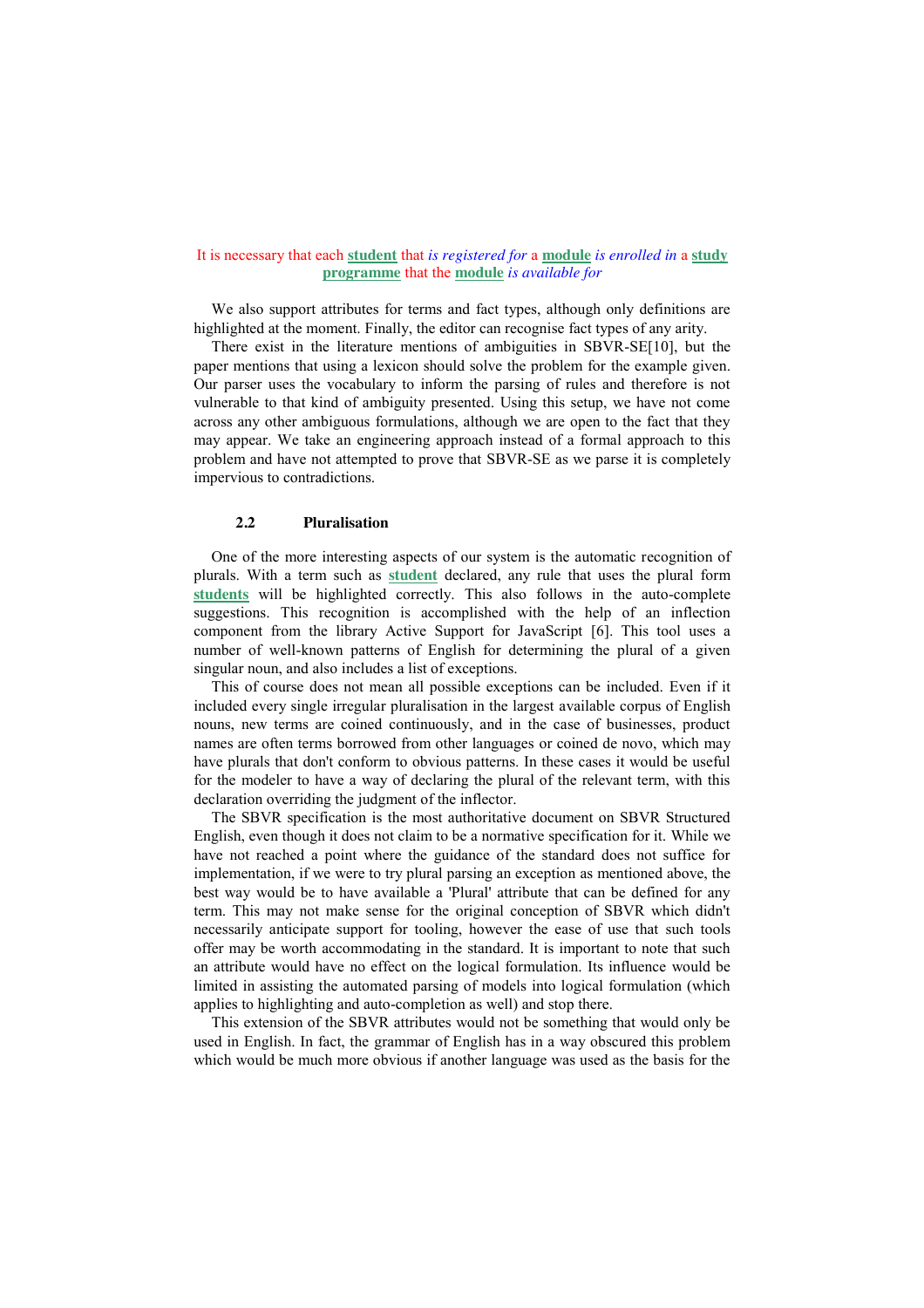specification. While nouns in English can only be in singular and plural forms (and perhaps their possessive), nouns in other languages have many more cases, each of which dictates a different form for the noun, and is subject to much the same difficulties with regard to exception handling.

### **2.3 Highlighting**

During the development of this editor, we considered the automatic highlighting of SBVR Structured English to be of great importance, as the writing of SBVR can be quite an ordeal otherwise, which can turn potential users away from SBVR. The editor highlights the SBVR features it implements as one would expect, recognising keywords, terms, and verbs according to the specification. One novel feature is that because we use the complete SBVR parser for the highlighting functionality, any input that cannot be highlighted, is input that cannot be parsed. This gives instant feedback to the modeler, which indicates that there is either some error in the rule, or the feature being used is not supported.

#### **2.4 Auto-completion**

At any point during the process of writing a fact type or rule, a user can press Ctrl+Space to get options for the next tokens.

| F۰ |  |
|----|--|
| R: |  |
|    |  |

Requesting auto-completion at the start of a blank line gives the only 3 options which are to choose between a term, a fact and a rule.

| module          |  |
|-----------------|--|
| student         |  |
| lecturer        |  |
| study programme |  |

At the start of a fact, the only allowed options are terms so only terms are displayed, however these terms are all in their singular form as showing both singular and plural versions could make the number of options unwieldy.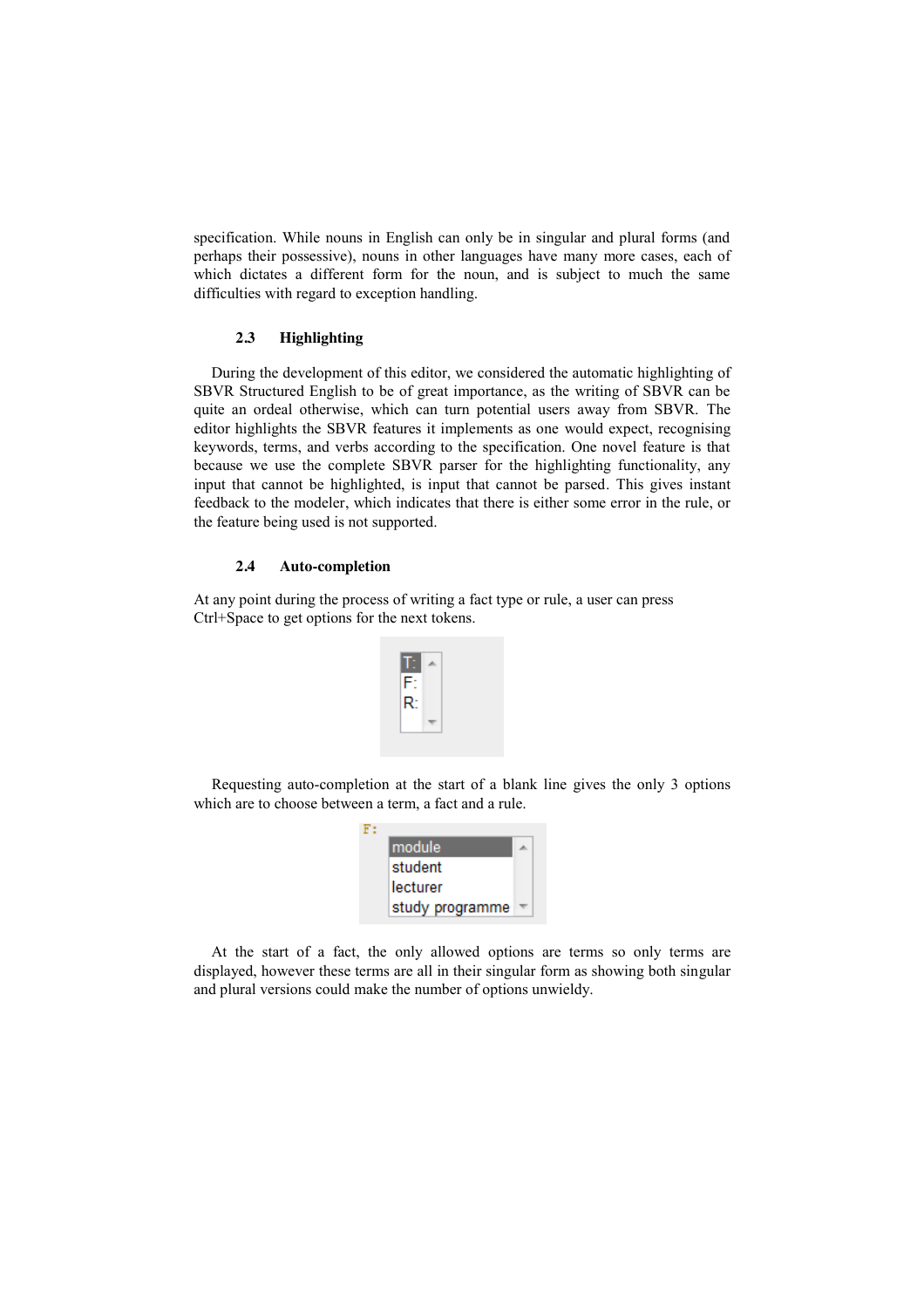

At the start of a rule, the only options available are the predefined modalities.

|  | R: It is necessary that |           |  |
|--|-------------------------|-----------|--|
|  |                         | each      |  |
|  |                         | а         |  |
|  |                         | an        |  |
|  |                         | some      |  |
|  |                         | at most   |  |
|  |                         | at least  |  |
|  |                         | more than |  |
|  |                         | exactly   |  |

After a modifier there has to be a quantifier so a list of available quantifiers are given.



We are now offered a simple list of quantities as the 'at least n' quantifier requires. Although any number is allowed only the numbers from 1-9 are listed to keep it manageable and to give the user the idea that a number is necessary here. Any other number can simply be typed in and will be highlighted and accepted.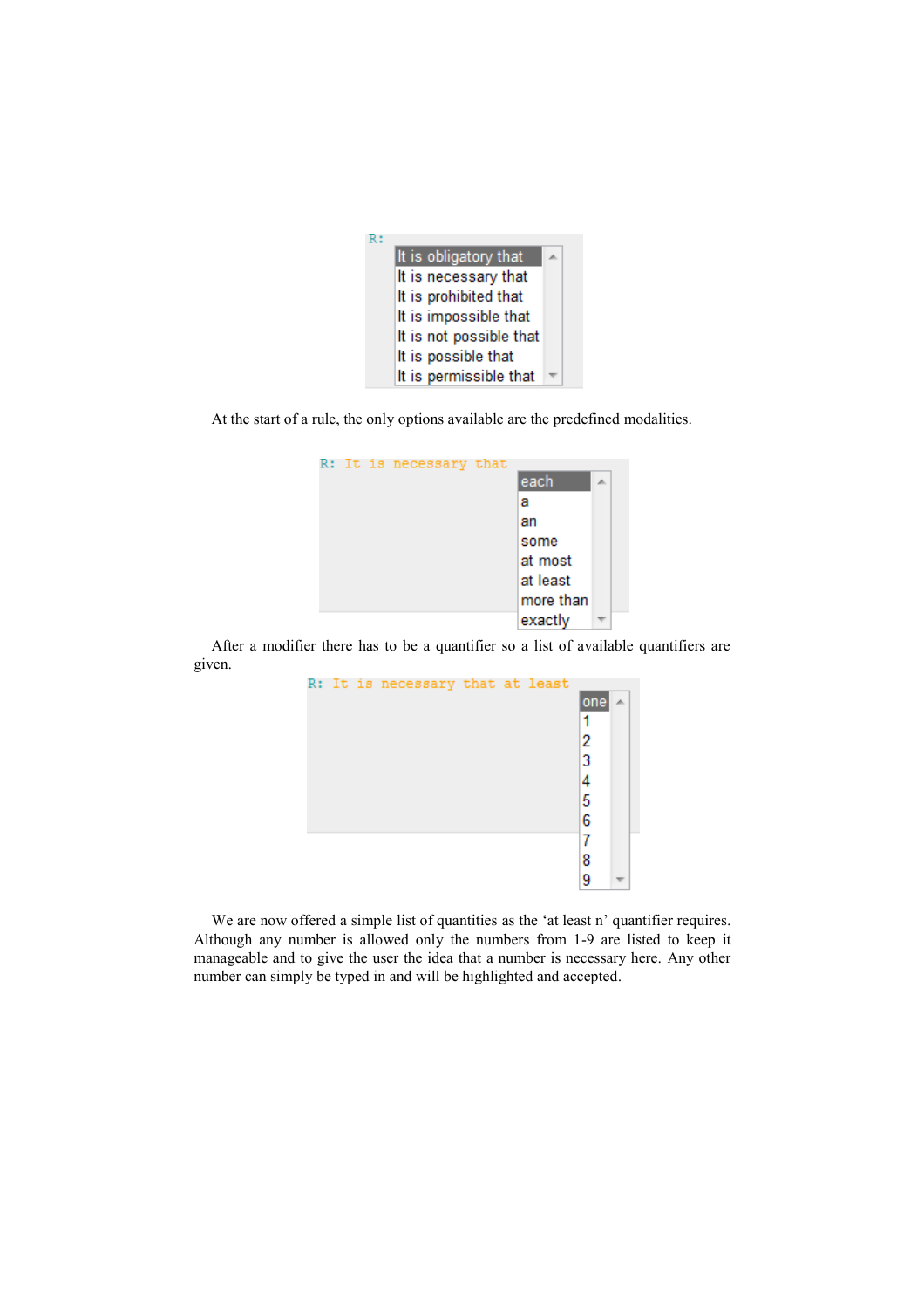

If a quantifier that can join into another is chosen, we are given a list of the available joining quantifiers as well as the terms.



After the term we are offered available verbs which are in their plural form due to following a plural term. Unfortunately all verbs are given even though only a subset of verbs applies to the chosen term.

# **3 Implementation**

To accomplish editing SBVR in the browser, we needed to build on an editing component, intended for writing editors for programming languages. This came at the benefit of reusing mature code for complex functionality, even if the intended purposes were slightly different (modeling vs. programming), which led to a number of issues during the development process.

To choose the appropriate editing component, we reviewed a number of available ones, such as Ace [7], CodeTextArea [8], EditArea [9]. We ended up using CodeMirror2 [11], as it represents an optimal mix of features, simplicity, and project activity for our purposes.

#### **3.1 Implementing in CodeMirror**

The system needs to be able to highlight SBVR text and to provide autocompletion. To implement a syntax in highlighter in CodeMirror 2 you must provide a JavaScript closure which contains a member function called "token", with 3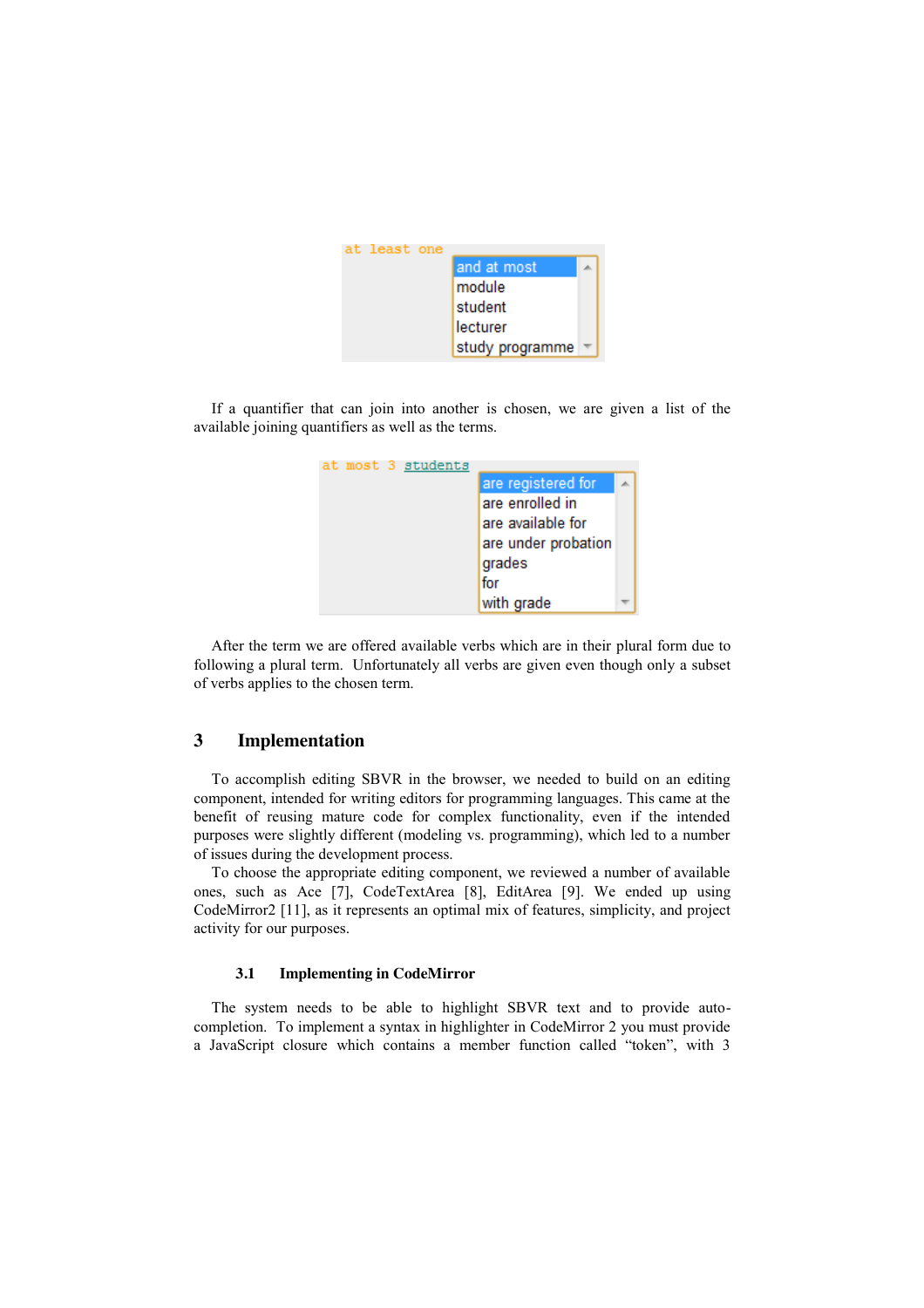optional functions, "startState", "indent" and "copyState" as well as one optional variable "electricChars".

The token function takes two arguments, the first being a StringStream as defined in codemirror.js and the second being a state object, which starts as either true or whatever is returned by startState if it is implemented. The state object will stay consistent throughout the document and reflect changes made during previous token operations. The function returns the style that should be used for all text that has been read from the stream object during the execution of this function.

The startState function is available to return an initialised state variable if required, we will use this to return an object containing empty arrays for storing terms and verbs we have encountered during tokenising of the document.

The indent function takes two arguments, the state and the text of the line and returns the appropriate indentation level. As SBVR does not use indentation we can override this to always return a level of 0.

The copyState function takes one argument, the state, and returns a copy of the state, if this function is not implemented then the state object is just copied as-is, since we do not need any specific copying functionality we can safely ignore this function.

The electricChars string contains characters which when found in the string will trigger indentation to be performed; as we have no need for indentation we can safely ignore this.

### **3.2 Patching OMeta**

Initially to enable highlighting we modified OMeta, the language the grammar is written in, to store a rule token which included the rule name, starting index, and length for each OMeta rule that was successfully matched. Within the highlighting wrapper we then picked out the rule names we were interested in highlighting and were able to generate a list of highlighting tokens using the starting indices and lengths.

Whilst this solution worked, it meant storing an absolute minimum of one rule token per character of the string (and generally a lot more, e.g. char, exactly, seq, token, etc.), most of which we were never interested in. So to get around this we modified OMeta to accept a list of rule names we are interested in tokens for and for OMeta to only store tokens for rules that match this list, this reduced the number of rule tokens stored dramatically and also meant that the highlighting wrapper did not need to check through for only the rules it was interested in and so could have its complexity reduced.

Due to the nature of the highlighting being a one to one mapping with the rules that we store it becomes necessary for the parser to use separate rules for parsing each token that needs to be highlighted differently, so some modification may be necessary. However the result of these modifications being required seems to be one of enforcing a good code style rather than one of creating an annoyance, similar to the use of significant white-space for block indentation like in python.

For auto-completion we modified OMeta to store the rule name and starting index for every attempt to match a rule, this way we can find all possible branches that